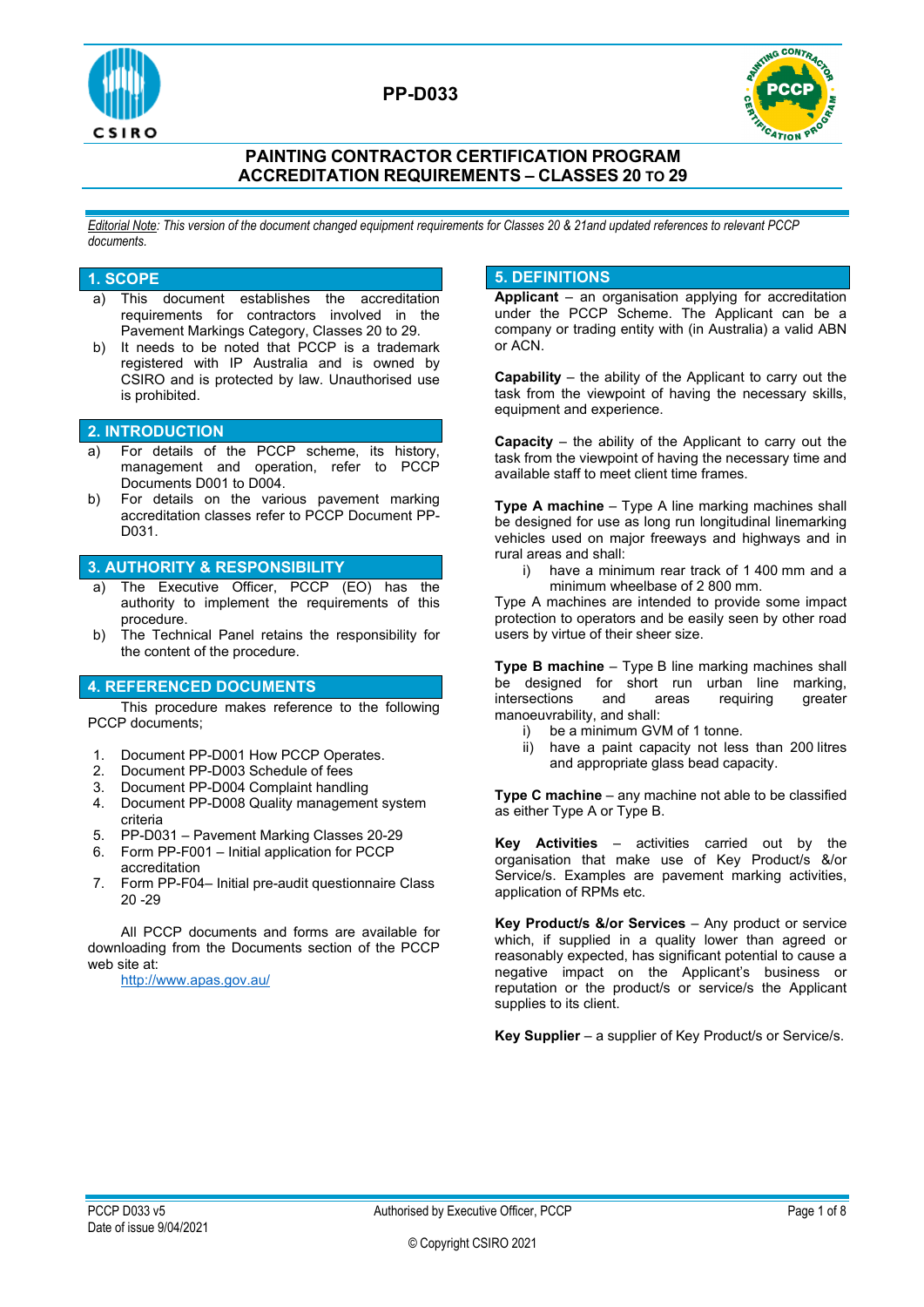



## **6. ACCREDITATION REQUIREMENTS**

### **6.1 General**

- a) In order to become an accredited contractor, the Applicant must be able to provide evidence that the following three major elements are routine parts of their normal business.<br>i) A working manage
	- A working management system is in place and being regularly used to drive the business. This management system shall address Quality, OH&S and environmental matters. Refer clauses 6.2 – 6.5 below.
	- ii) *Specialist processes* relevant to pavement marking operations are in place and being regularly used to drive the business. Refer clause 7 below.
	- iii) *Specialist equipment* necessary to carry out activities to the satisfaction of the client, are available and being regularly used to drive the business. Refer clause 7b) below.

#### **6.2 Quality management system**

- a) The Applicant needs to be able to demonstrate its commitment to the provision of consistently highquality goods and service/s by having in place a working quality management system.
- b) The Applicant can choose whether it becomes accredited to AS/NZS ISO 9001 through a JAS-ANZ accredited body such as SAI Global, NCSI (NATA) or an equivalent or whether it chooses to have PCCP audit the quality management system.

### *6.2.1 Externally accredited QMS*

- a) Where QMS is externally accredited in accordance with 6.2b above, it may be possible to formally claim accreditation to AS/NZS ISO 9001.
- b) Where an Applicant has AS/NZS ISO 9001 accreditation and is able to show evidence of regular external audits by an accredited third party auditor, it will be deemed to comply with Sections 6.2, 6.3a, b & c and 6.4a & b and 6.7 of PP-D008.
- c) A current certificate confirming compliance to the quality management system standard shall be provided.

### *6.2.2 PCCP accredited QMS*

- a) Organisations choosing to have PCCP accredit their QMS will not be able to claim compliance to AS/NZS ISO 9001. However, with additional system development work, investment and resources, a more comprehensive scheme compliant with ISO 9001 might be achieved.
- b) QMS minimum requirements for PCCP accreditation are detailed in Document PP-D008.

#### **6.3 OH&S management system**

- a) Proper and thorough processes and procedures related to occupational health and safety are required to ensure the safety and well being of employees, sub-contractors and the general public. Such procedures and processes (documents and records) are safeguards against future legal action – a risk mitigation activity).
- b) With some medical conditions having lengthy (>20 years) latency periods it is imperative that records kept are detailed and comprehensive and are kept for at least 30 years (recommended).
	- i) *OH&S compliance plan* The Applicant shall have a written OH&S compliance program complying with local (government and regulatory) requirements. The elements of the program should include but not be limited to the following;
		- a written compliance plan
		- roles & responsibilities
		- safe work methods statements
		- reporting procedures
		- safety procedures for specialised equipment
		- provision of appropriate PPE
		- fitting of PPE and training in use and maintenance of PPE
		- monitoring of efficiency of the plan.

Third party certification of the program (AS 4801 or approved equivalent) may be submitted as evidence of compliance. Otherwise, the Applicant must demonstrate to the PCCP that they have an active OH&S program.

ii) **Records** – The Applicant shall keep records of compliance with the plan. Any noncompliance with the conformances shall be captured in the system complying with clause 7.10aii) of PP-D008.

### **6.4 Environmental management system (EMS)**

- The Applicant needs to be able to demonstrate its commitment to a high standard of environmental protection practices by having in place a working<br>environmental management system that management system that incorporates policies, procedures, records and compliance to all relevant laws and regulations and suitable for their range of business activities.
- b) Examples of environmental impacts of the pavement marking industry are;
	- Noise
	- Erosion (road shoulder damage in wet weather)
	- Flora & fauna impacts
	- Waste generated and disposal
	- Spill management
	- Heritage and cultural site impacts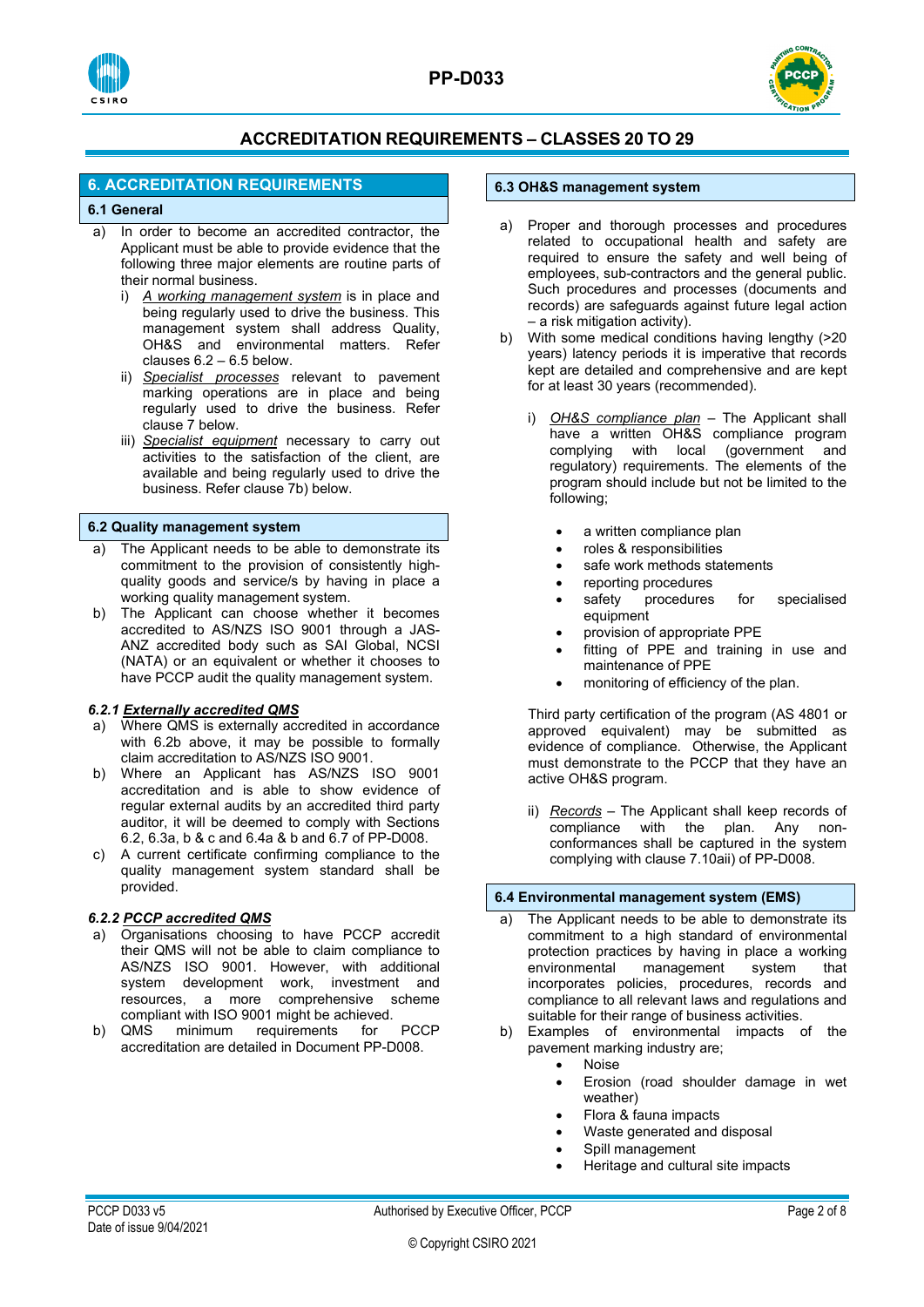



- c) The Applicant can choose whether they become externally accredited to ISO 14001 through an appropriately accredited body or whether they choose to have PCCP audit their environmental management system.
	- i) *Compliance plan* The Applicant shall define and document the jobs where risk mitigation requires the preparation of an environmental compliance plan. The elements of the plan should include but not be limited to the following;
		- An environmental threats analysis
		- Responsibilities and authorities
		- Reporting procedures
		- Procedures for specialised processes such as water blasting or grinding
		- Provision for appropriate monitoring of the status of the environment
		- Monitoring the effectiveness of the plan

The compliance plan shall consider activities appropriate to the class of accreditation being sought.

ii) *Records* – The Applicant shall keep records of compliance with the plan.

### **6.5 Training system**

- a) The Applicant needs to be able to show that it is aware of the current level of training of its personnel and their future training needs so that they can have a positive impact on the quality outcomes of the organisation.
	- i) *Identification of needs* The Applicant needs to be able to show that it has a process for the identification of training needs for individual personnel and the delivery of the training.
	- ii) *Matching skills* The Applicant needs to be able to show that it is able to match job skill requirements with personnel training database records to find suitably qualified staff. There needs to be evidence that the system is being used.
	- iii) *Induction training* The Applicant shall ensure that all new employees including subcontractors undergo a defined and documented program of Induction training. The induction training shall, in addition to normal business training (pay, hours, breaks etc) include training in the following;
		- The quality management system and the company's expectation of its employees
		- OH&S and environmental policies and the company's expectation of its employees
		- The supply, fitting, maintenance and use of PPE
	- iv) *Records* The Applicant shall keep records of training given.

#### **6.6 Integrated management system**

a) The Applicant needs to be able to show that the overall management system is integrated into a unified whole process i.e. common processes, documents and forms apply to all aspects – Quality, OH&S and Environmental. Examples are management review, internal audits, corrective and preventive actions.

#### **6.7 Commitment & continuous improvement**

a) The Applicant needs to be able to show that throughout the organisation, at all levels, there is a commitment to quality principles, a desire to improve the business using those principles, and a knowledge of the organisation's position on quality

### **7. TECHNICAL CAPABILITY**

- a) The Applicant needs to be able to show that it has the resources to undertake the tasks typically required by the Class for which accreditation is being sought. These resources include human, equipment and skills.
- b) Specialist equipment requirements are detailed in Tables 1 to 5 below.
- c) All Type A and Type B line marking machines shall: i) be capable of operating in the direction of
	- traffic for all markings (dual steer).<br>ii) apply paint simultaneous simultaneously from
	- 2 longitudinally mounted spray guns sitting one behind the other, mounted in such a way as to spray at nominal angles (V-guns) to the pavement, with the 2 streams meeting at the ground level. Both guns shall have the same size tips and each gun shall continuously deliver equal volumes of paint at all speeds. Both guns shall have the same fan width. The line width shall comply with the specified requirements.
	- iii) apply paint to no-overtaking zone and double barrier lines using 2 laterally mounted spray guns.
	- iv) be fitted with mechanical and/ or electronic devices to provide real-time data to the operator and allow control of the application rate of paint and glass beads at all times.
- d) Where the Applicant does not have V-guns fitted to Type A or B machines, they must be able to demonstrate a compliance method or process to achieve bi-directional retro reflectivity (if required). It is desirable that line marking machines also have the capacity to apply higher paint film thicknesses and larger glass beads.
- e) Specialist process such as waterborne linemarking, thermoplastic markings, RRPM application, marking removal activities etc need to be documented via work instructions, safe work method statements etc to ensure consistency of application and standards.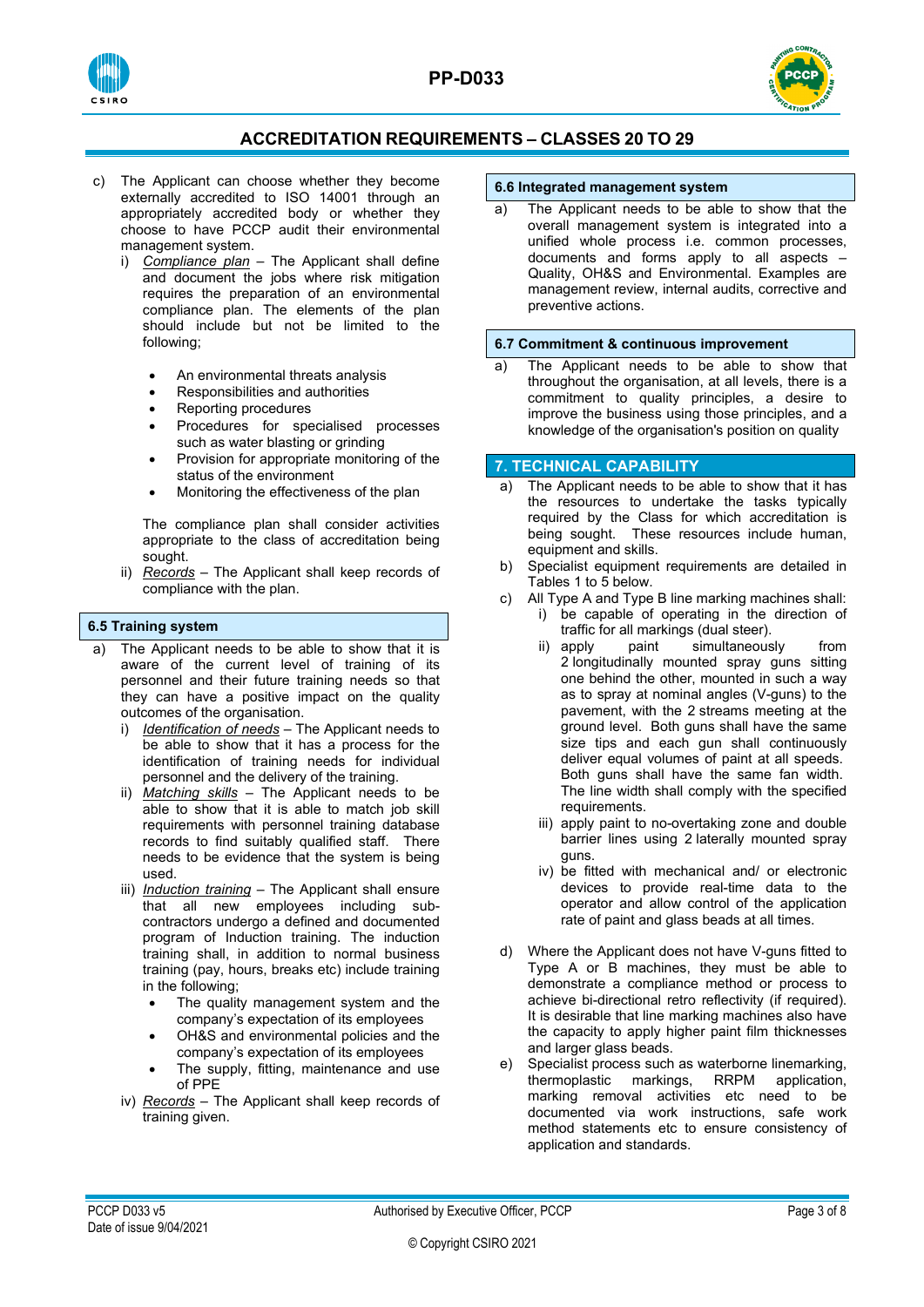



## **8. APPLICATION PROCESS**

The application for accreditation process is detailed in PCCP Document PP-D001 clause 9.

## **TABLE 1 – CLASSES OF ACCREDITATION**

| <b>Class</b> | <b>Accreditation Class Description</b>                                       | Sub - class    | <b>Material</b>                  |
|--------------|------------------------------------------------------------------------------|----------------|----------------------------------|
|              |                                                                              | Class $20 - 1$ | Waterborne & glass beads         |
| 20           | Longitudinal Pavement marking on Major roads                                 | Class $20 - 2$ | Thermoplastic & glass beads      |
|              |                                                                              | Class $20 - 3$ | Multi-component & glass beads    |
|              |                                                                              | Class $21 - 1$ | Waterborne & glass beads         |
| 21           | Longitudinal Pavement marking on Minor roads                                 | Class $21 - 2$ | Thermoplastic & glass beads      |
|              |                                                                              | Class $21 - 3$ | Multi-component &/or glass beads |
| 22           |                                                                              | Class $22 - 2$ | Thermoplastic &/or glass beads   |
|              | Audit tactile markings                                                       | Class $22 - 3$ | Multi-component & glass beads    |
|              |                                                                              | Class $23 - 1$ | Waterborne & glass beads         |
| 23           |                                                                              | Class $23 - 2$ | Thermoplastic & glass beads      |
|              | Pavement marking - car parks                                                 | Class $23 - 3$ | Multi-component & glass beads    |
|              |                                                                              | Class 23 - 4   | Non-skid and coloured products   |
|              |                                                                              | Class $24 - 1$ | Waterborne & glass beads         |
|              |                                                                              | Class $24 - 2$ | Thermoplastic & glass beads      |
| 24           | Transverse pavement marking, intersections & messaging                       | Class $24 - 3$ | Multi-component & glass beads    |
|              |                                                                              | Class 24 - 4   | Non-skid product                 |
| 25           | Raised Pavement Marker/ Pavement Bar Installation                            | Class 25 - 1   | Pedestrian application           |
|              |                                                                              | Class 25 - 2   | Mobile application               |
| 26           |                                                                              | Class $26 - 2$ | Texturing                        |
|              | High friction surfacing                                                      | Class $26 - 3$ | Cycle/Bus lanes & walkways       |
| 27           |                                                                              | Class 27 - 1   | Grinder                          |
|              | Pavement marking - Removal                                                   | Class 27 - 2   | High-pressure water removal      |
| 28           | Airport marking                                                              | Class 28 -1    | Waterborne & glass beads         |
|              |                                                                              | Class $29 - 1$ | Waterborne & glass beads         |
| 29           | Short-run pavement markings (new and remarking) on Major and<br>Minor roads. | Class $29 - 2$ | Thermoplastic & glass beads      |
|              |                                                                              | Class $29 - 3$ | Multi-component & glass beads.   |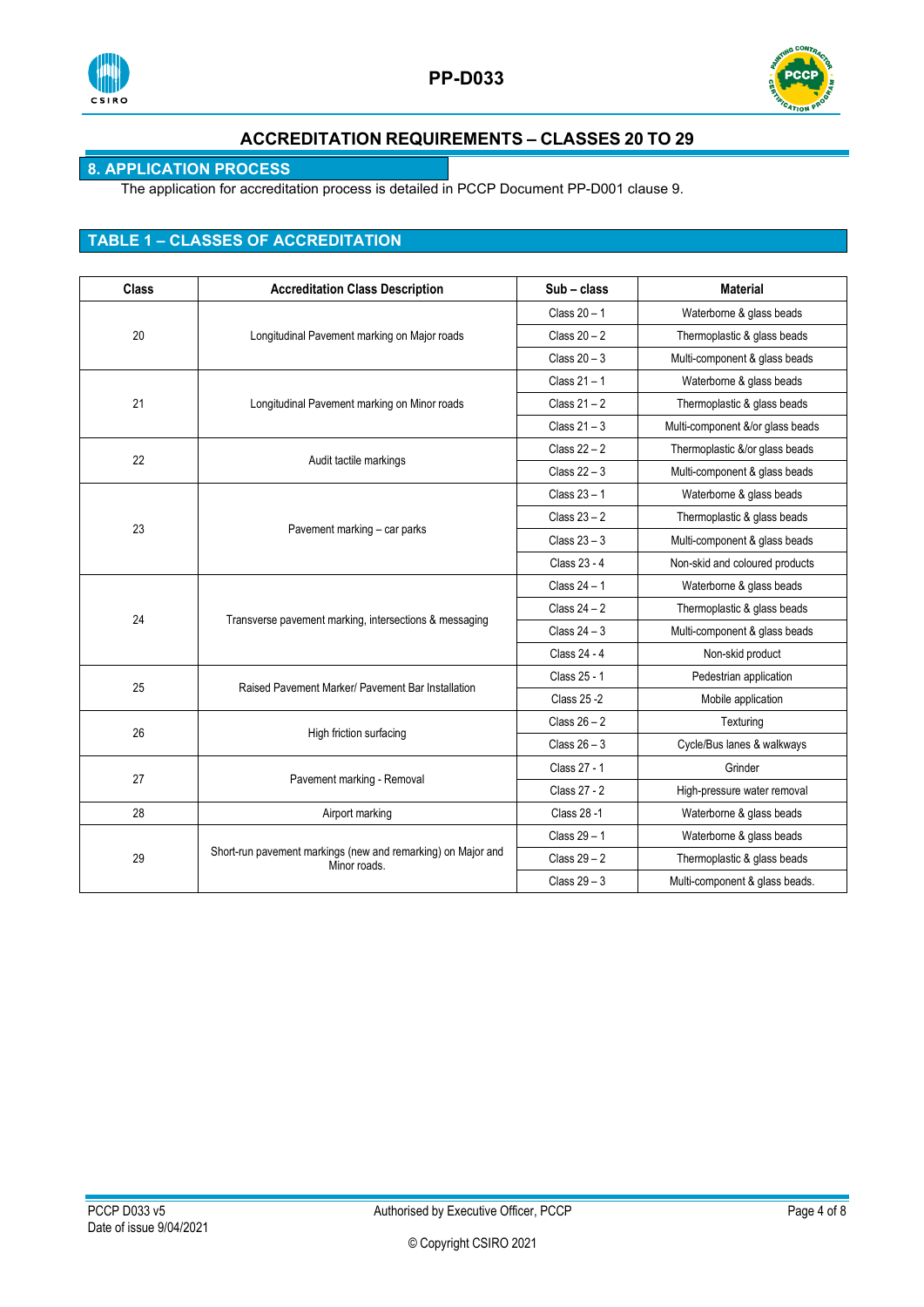



## **TABLE 2 – INSPECTION & TEST EQUIPMENT REQUIREMENTS**

| <b>Test Equipment</b>                                      | Class requirement <sup>(1)</sup> |    |    |    |    |    |    |    |    |    |  |  |
|------------------------------------------------------------|----------------------------------|----|----|----|----|----|----|----|----|----|--|--|
|                                                            | 20                               | 21 | 22 | 23 | 24 | 25 | 26 | 27 | 28 | 29 |  |  |
| Reflectometer                                              | M                                | R  |    |    |    |    |    |    |    | R  |  |  |
| Audio-tactile block height measurement<br>tool or template |                                  |    | M  |    |    |    |    |    |    |    |  |  |
| Temperature - Surface                                      | R                                | R  | R  | R  | R  | R  |    |    | R  | R  |  |  |
| Temperature - Ambient                                      | R                                | R  | R  | R  | R  | R  |    |    | R  | R  |  |  |
| <b>Relative Humidity</b>                                   | R                                | R  | R  | R  | R  | R  |    |    | R  | R  |  |  |
| Wet Film Thickness Gauge                                   | R                                | R  | R  | R  |    |    |    |    | R  | R  |  |  |
| Tape measures                                              | M                                | М  | M  | M  | М  | М  | М  | M  | M  | M  |  |  |

Legend M = mandatory requirement; R = recommended or optional requirement.

*Note 1: For definitions of Classes, refer PCCP Document PP-D031.*

## **TABLE 3 – APPLICATION PLANT REQUIREMENTS**

| <b>Application Plant, Equipment &amp;</b><br><b>Associated Vehicles</b>                                        | Class requirement $(1)$ |    |    |    |    |    |    |    |    |    |
|----------------------------------------------------------------------------------------------------------------|-------------------------|----|----|----|----|----|----|----|----|----|
|                                                                                                                | 20                      | 21 | 22 | 23 | 24 | 25 | 26 | 27 | 28 | 29 |
| Type A line marking machine                                                                                    | M                       | R  |    |    |    |    |    |    | R  |    |
| Type B line marking machine                                                                                    | M                       | M  |    |    |    |    |    |    | M  |    |
| Type C line marking machine                                                                                    | R                       | R  |    | М  |    |    |    |    |    | M  |
| Audio Tactile machine                                                                                          |                         |    | M  |    |    |    |    |    |    |    |
| Crash attenuators (note speed rating)                                                                          | R                       |    | R  |    |    |    |    |    |    |    |
| Raised Pavement Marker installation plant                                                                      |                         |    |    |    |    | M  |    |    |    |    |
| High friction Surfacing application plant                                                                      |                         |    |    |    |    |    | М  |    |    |    |
| Hand-held spray or other application<br>equipment                                                              |                         |    |    | R  |    |    | М  |    |    | M  |
| Pavement marking removal equipment                                                                             |                         |    |    |    |    |    |    | M  | R  |    |
| Supply vehicle                                                                                                 | M                       | M  | M  | М  | M  | M  | М  |    |    |    |
| Lead and tail vehicles                                                                                         | M                       | R  | R  |    | R  |    |    |    |    |    |
| Arrow and symbol templates shall be of<br>correct shape and dimensions                                         |                         |    |    | M  | M  |    |    |    |    | M  |
| All vehicles to hold current registration, be<br>roadworthy and hold the necessary permits<br>(i.e. wide load) | M                       | M  | M  | M  | M  | M  | M  | M  | M  | M  |

**Legend** M = mandatory requirement; R = recommended or optional requirement.

*Note 1: For definitions of Classes, refer PCCP Document PP-D031.*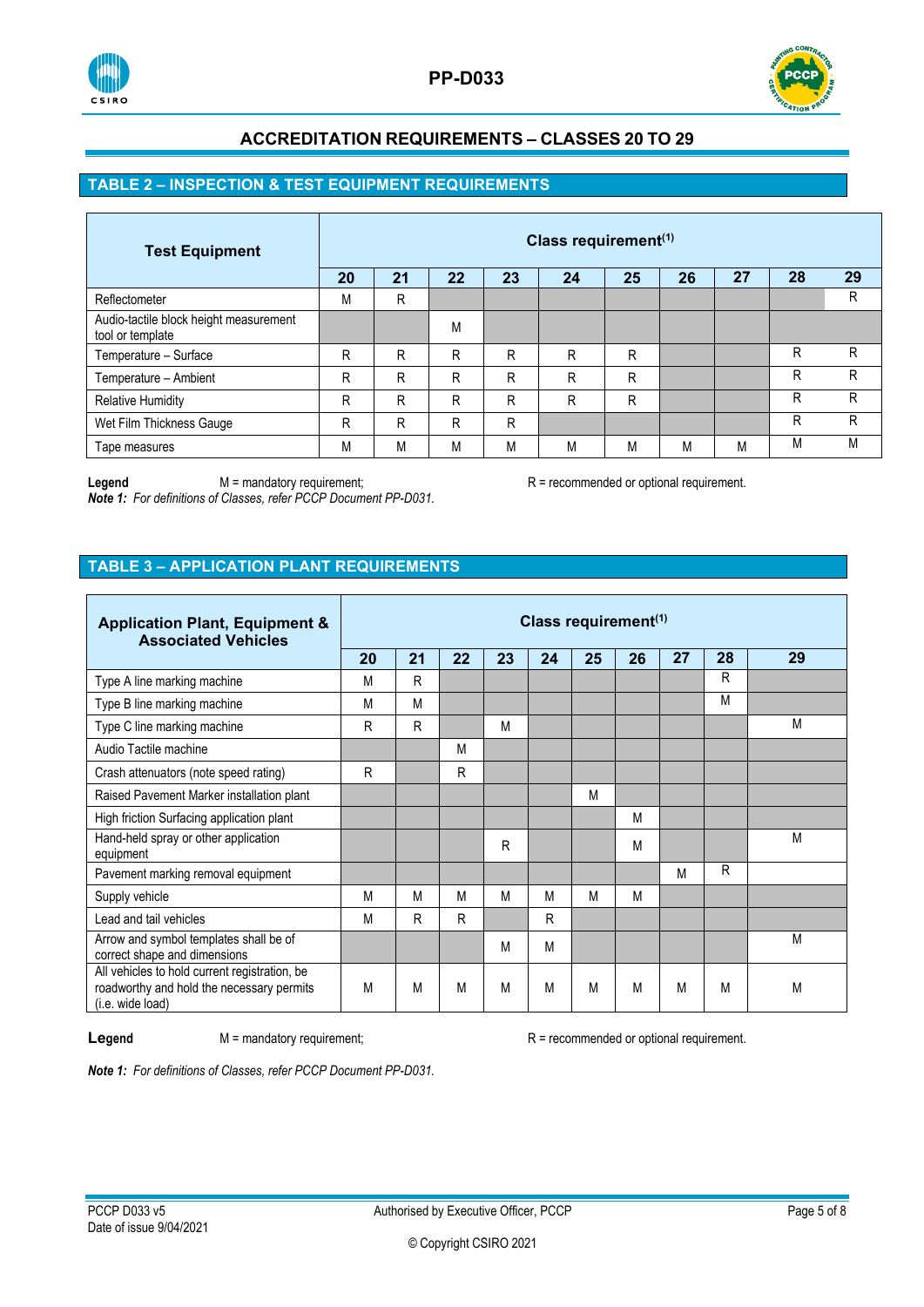



## **TABLE 4 – STANDARDS & PROCEDURES REQUIREMENTS**

| <b>Documented Procedures</b><br><b>Required</b>                                                                                                       | Class requirement (1) |        |        |        |        |        |        |    |    |    |  |  |
|-------------------------------------------------------------------------------------------------------------------------------------------------------|-----------------------|--------|--------|--------|--------|--------|--------|----|----|----|--|--|
|                                                                                                                                                       |                       | 21     | 22     | 23     | 24     | 25     | 26     | 27 | 28 | 29 |  |  |
| Relevant copies of AS 4049/ AS 1906/ AS 1742<br>standards                                                                                             | M                     | M      | M      | M      | M      | М      | M      | M  |    | M  |  |  |
| Copies of relevant local, state or Australian<br>government marking format requirements                                                               | M                     | M      | M      | M      | M      | M      | M      | M  |    | M  |  |  |
| Procedure for the field calibration of paint,<br>thermoplastic or multi-component materials and<br>glass bead or aggregate application rates          | M                     | M      | М      | M      | M      |        | M      |    |    | М  |  |  |
| Procedure for control of paint, thermoplastic or<br>multi-component materials and glass bead or<br>aggregate application rates by the applicator      | M                     | M      | M      | M      | M      |        | M      |    |    | M  |  |  |
| Procedure for verification of paint, thermoplastic<br>or multi-component materials and glass bead or<br>aggregate application rates by the applicator | M                     | M      | M      | M      | M      |        | M      |    |    | M  |  |  |
| Procedure for the spotting of new line marking<br>work                                                                                                | M                     | M      | M      | М      |        |        |        |    |    | М  |  |  |
| Procedure for the spotting of new intersection<br>marking work                                                                                        |                       |        |        |        | M      |        |        |    |    |    |  |  |
| Procedure for the spotting of new RPM work                                                                                                            |                       |        |        |        |        | M      |        |    |    |    |  |  |
| Procedure for the application of intersection<br>markings                                                                                             |                       |        |        |        | M      |        | M      |    |    |    |  |  |
| Procedure for the mixing and application of non-<br>skid paint                                                                                        |                       |        |        |        |        |        | M      |    |    |    |  |  |
| Procedure for the application of high friction<br>surfacing                                                                                           |                       |        |        |        |        |        | M      |    |    |    |  |  |
| Procedure for the determination of on-road<br>performance of marking systems                                                                          | M or R                | M or R | M or R | M or R | M or R | M or R | M or R |    |    |    |  |  |
| Procedure for the application of RRPM's                                                                                                               |                       |        |        |        |        | M      |        |    |    |    |  |  |
| Procedure for the removal of pavement<br>markings                                                                                                     |                       |        |        |        |        |        |        | M  | M  |    |  |  |
| Procedure for the assessment of the<br>effectiveness of the removal of pavement<br>markings                                                           |                       |        |        |        |        |        |        | M  | M  |    |  |  |

**Legend** M = mandatory requirement; R = recommended or optional requirement. M or R = Mandatory if required by client; otherwise Recommended.

*Note 1: For definitions of Classes, refer PCCP Document PP-D031.*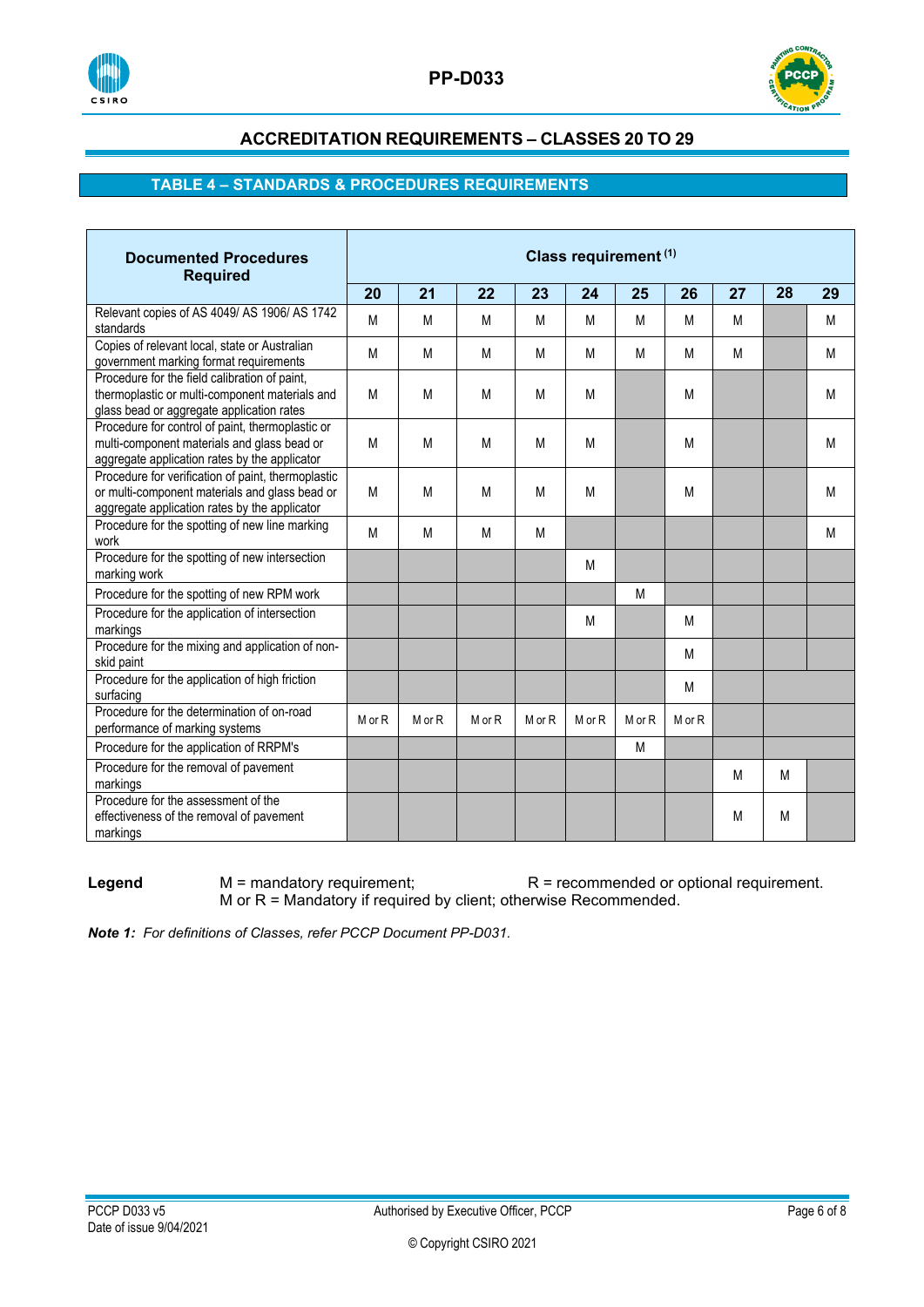



# **TABLE 5 – FIELD PERFORMANCE ASSESSMENT REQUIREMENTS**

| <b>Assessment Criteria</b>                                                                                                                                                             | Class requirement (1) |          |    |    |    |    |    |    |    |    |  |  |
|----------------------------------------------------------------------------------------------------------------------------------------------------------------------------------------|-----------------------|----------|----|----|----|----|----|----|----|----|--|--|
|                                                                                                                                                                                        | 20                    | 21       | 22 | 23 | 24 | 25 | 26 | 27 | 28 | 29 |  |  |
| Fully functioning arrow boards and<br>flashing lights complying with AS<br>1742.3. Note that where night/ day<br>arrow boards are used, both modes<br>must be operative and effective. | M                     | М        | M  | M  | M  | M  | M  | M  |    | M  |  |  |
| Traffic control in accordance with AS<br>1742.3                                                                                                                                        | M                     | М        | M  | M  | M  | М  | М  | M  |    | M  |  |  |
| Speedometer graduated, accurate<br>and readable to 1km/h or better                                                                                                                     | М                     |          | M  |    |    |    |    |    |    |    |  |  |
| Distance measurement device used<br>for confirmation of marking distances<br>(eg for accounting purposes) shall be<br>accurate to at least 1%                                          | М                     | М        | M  |    |    |    |    |    |    |    |  |  |
| Mechanical or electronic means of<br>monitoring liquid binder application<br>rates                                                                                                     | M                     |          |    |    |    |    |    |    |    |    |  |  |
| Multiple guns to allow application of<br>barrier lines in one pass                                                                                                                     | M                     | O        |    |    |    |    |    |    |    |    |  |  |
| Spray gun configuration to ensure<br>application of binder to leading and<br>trailing surfaces of pavement<br>aggregate.                                                               | М                     | $\Omega$ |    |    |    |    |    |    |    |    |  |  |
| Control of paint, thermoplastic or<br>multi-component application rate                                                                                                                 | M                     | M        | М  |    |    |    |    |    |    |    |  |  |
| Control of glass bead application rate                                                                                                                                                 | M                     | М        | M  |    |    |    |    |    |    |    |  |  |
| Control of aggregate application rate,<br>where applicable                                                                                                                             | M                     | М        | M  |    |    |    |    |    |    |    |  |  |
| Accurate transverse placement of<br>new and maintenance line markings                                                                                                                  | M                     | М        | М  |    |    |    |    |    |    |    |  |  |
| Accurate longitudinal placement of<br>new and maintenance markings                                                                                                                     | M                     | М        | М  |    |    |    |    |    |    | М  |  |  |
| Control of line, gap and module<br>length of new line markings<br>(produced by pattern generator)                                                                                      | M                     | M        | M  |    |    |    |    |    |    | M  |  |  |
| Accurate transverse placement of<br>maintenance line over existing line                                                                                                                | M                     | М        | M  |    |    |    |    |    |    |    |  |  |
| Control of line width                                                                                                                                                                  | M                     | М        | М  |    |    |    |    |    |    | M  |  |  |
| Synchronisation of start and shut-off<br>of all guns                                                                                                                                   | M                     | M        | M  |    |    |    |    |    |    |    |  |  |
| Guns shall apply liquid binder, glass<br>beads and aggregate evenly across<br>the width of the line                                                                                    | M                     | M        | M  |    |    |    |    |    |    |    |  |  |
| Bead guns shall ensure that >80% of<br>glass beads fall on the wet painted<br>line                                                                                                     | M                     | M        | M  |    |    |    |    |    |    |    |  |  |
| Accurate placement of spotting                                                                                                                                                         | M                     | M        | M  | M  | M  | M  |    |    |    | M  |  |  |
| Accurate placement of markers                                                                                                                                                          |                       |          |    |    |    | M  |    |    |    |    |  |  |
| Adhesive covering whole base of<br>markers                                                                                                                                             |                       |          |    |    |    | M  |    |    |    |    |  |  |
| Markers correctly oriented and<br>aligned                                                                                                                                              |                       |          |    |    |    | M  |    |    |    |    |  |  |